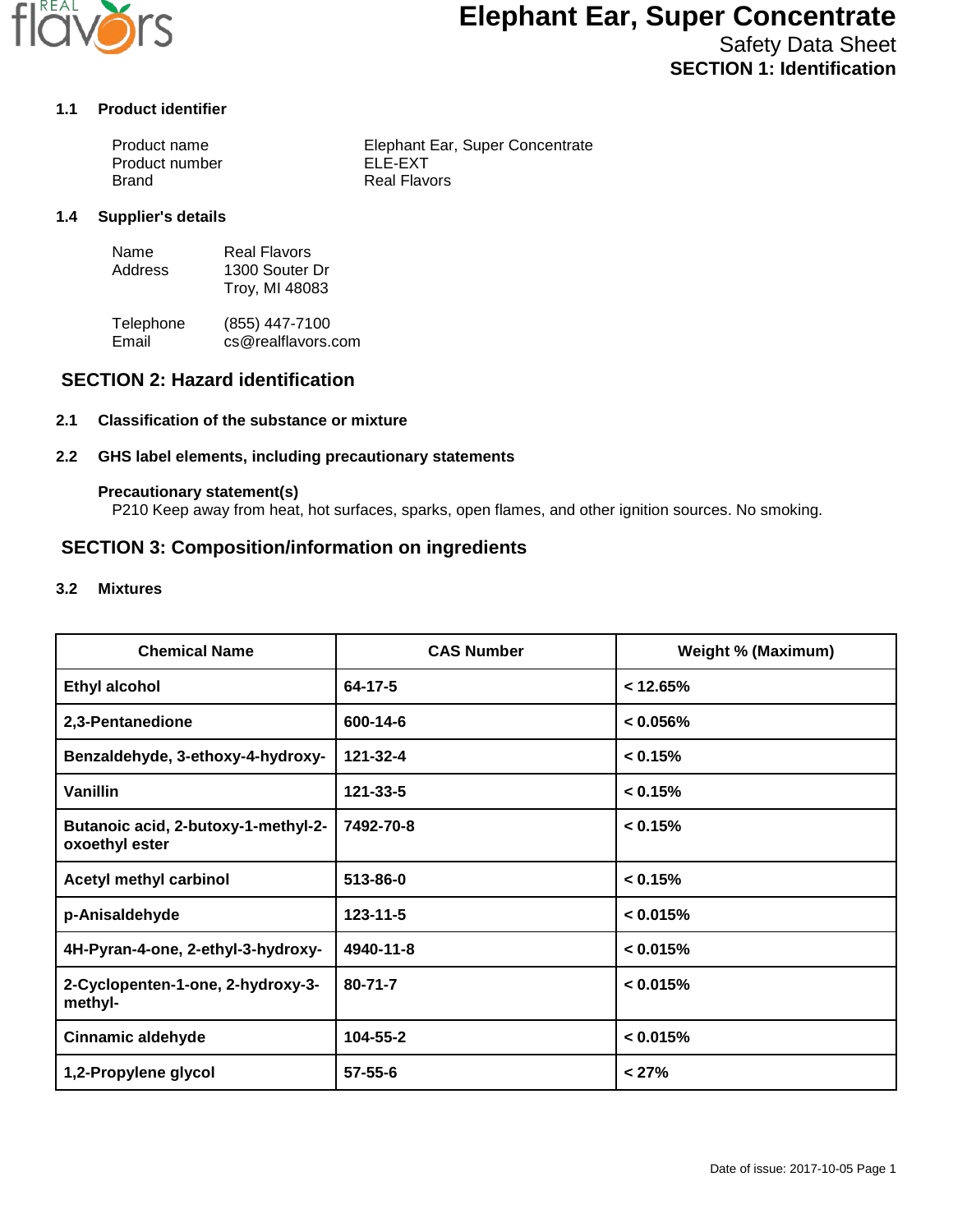

# **Elephant Ear, Super Concentrate**

## **SECTION 4: First-aid measures**

### **4.1 Description of necessary first-aid measures**

| General advice          | Consult a physician. Show this safety data sheet to the doctor in attendance.                                                                     |
|-------------------------|---------------------------------------------------------------------------------------------------------------------------------------------------|
| If inhaled              | No data available. Do NOT induce vomiting. Never give anything by mouth to<br>an unconscious person. Rinse mouth with water. Consult a physician. |
| In case of skin contact | Wash off with soap and plenty of water. Get medical attention if symptoms<br>occur.                                                               |
| In case of eye contact  | Rinse thoroughly with plenty of water for at least 15 minutes. Get medical<br>attention if symptoms occur.                                        |

## **SECTION 5: Fire-fighting measures**

### **5.1 Suitable extinguishing media** Use extinguishing media appropriate for surrounding fire.

- **5.2 Specific hazards arising from the chemical**
	- No data available.
- **5.3 Special protective actions for fire-fighters** Wear self-contained breathing apparatus for firefighting if necessary.

## **SECTION 6: Accidental release measures**

## **6.1 Personal precautions, protective equipment and emergency procedures**

Use personal protective equipment. Avoid breathing vapours, mist or gas. Ensure adequate ventilation. Evacuate personnel to safe areas. For personal protection see section 8.

### **6.2 Environmental precautions**

Prevent further leakage or spillage if safe to do so. Do not let product enter drains.

### **6.3 Methods and materials for containment and cleaning up**

Sweep up and shovel. Do not flush with water. Keep in suitable, closed containers for disposal. Contain spillage, soak up with non-combustible absorbent material, (e.g. sand, earth, diatomaceous earth, vermiculite) and transfer to a container for disposal according to local / national regulations (see section 13)

## **SECTION 7: Handling and storage**

### **7.1 Precautions for safe handling**

Avoid contact with skin and eyes. Avoid inhalation of vapour or mist. Use explosion-proof equipment. Keep away from sources of ignition - No smoking.Take measures to prevent the build up of electrostatic charge. For precautions see section 2.2.

**7.2 Conditions for safe storage, including any incompatibilities**

Keep container tightly closed in a dry and well-ventilated place. Containers which are opened must be carefully resealed and kept upright to prevent leakage.

## **SECTION 8: Exposure controls/personal protection**

## **8.3 Individual protection measures, such as personal protective equipment (PPE)**

## **Body protection**

Skin Protection: None required with normal household use. Industrial Setting: Protective gloves (for hands) and protective clothing are required where repeated or prolonged skin contact may occur.